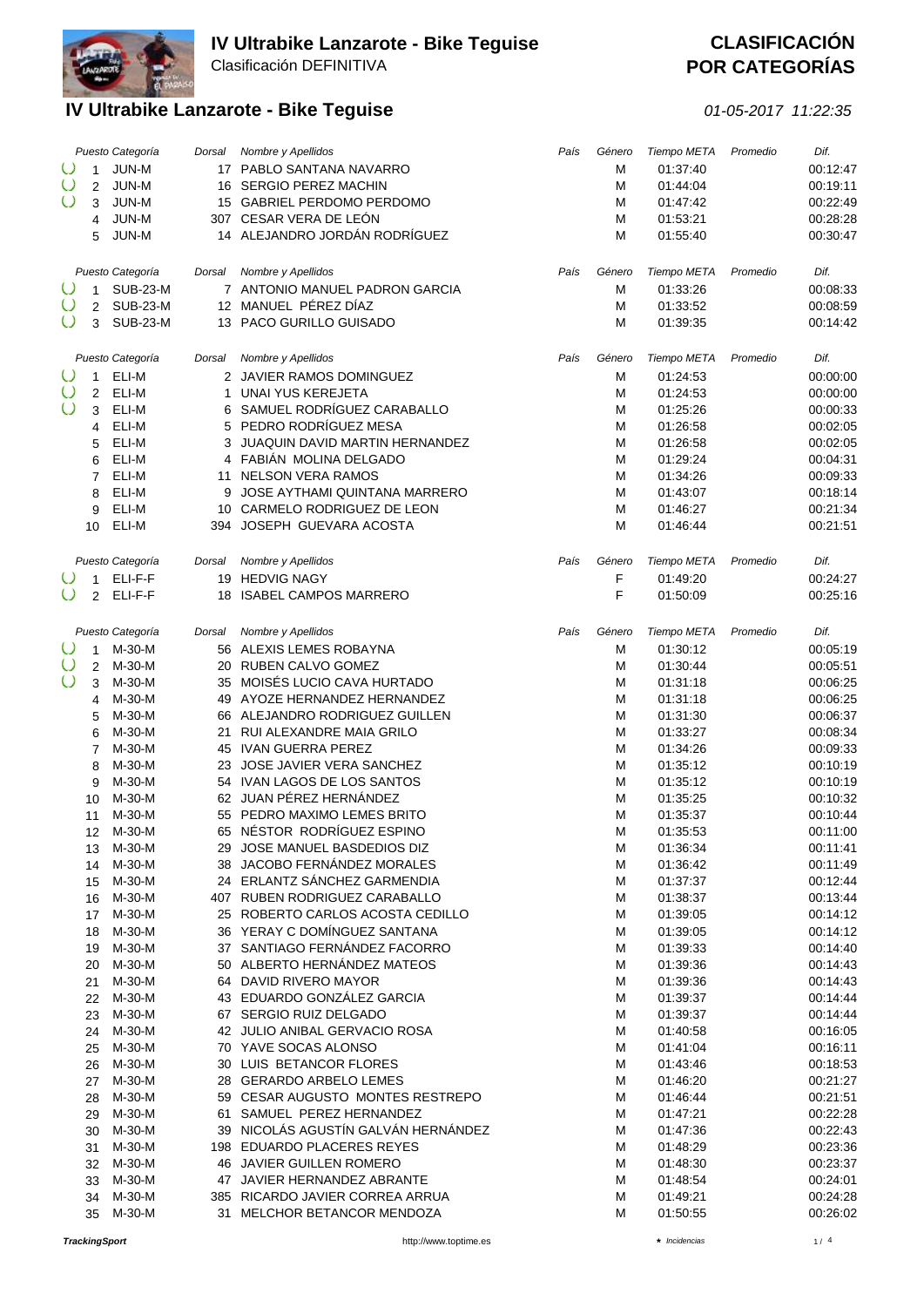|                          | Puesto Categoría    | Dorsal Nombre y Apellidos                                     | País | Género | Tiempo META          | Promedio | Dif.                 |
|--------------------------|---------------------|---------------------------------------------------------------|------|--------|----------------------|----------|----------------------|
|                          | 36 M-30-M           | 48 DANIEL HERNANDEZ CARABALLO                                 |      | М      | 01:52:34             |          | 00:27:41             |
| 37                       | M-30-M              | 41 JOSE ANDRES GARCIA LUIS                                    |      | М      | 01:52:38             |          | 00:27:45             |
| 38                       | M-30-M              | 196 ZEBENSUI GONZALEZ CURBELO                                 |      | М      | 01:52:49             |          | 00:27:56             |
| 39                       | M-30-M              | 393 AARÓN GONZÁLEZ MEYER                                      |      | М      | 01:54:15             |          | 00:29:22             |
| 40                       | M-30-M              | 52 ALEJANDRO HIDALGO CASTRO                                   |      | M      | 01:54:56             |          | 00:30:03             |
| 41                       | M-30-M              | 53 DAVID JIMENEZ PEREZ                                        |      | M      | 01:55:30             |          | 00:30:37             |
| 42                       | M-30-M              | 68 JORGE ARMANDO SANTA MADROÑERO                              |      | M      | 01:55:46             |          | 00:30:53             |
| 43                       | M-30-M              | 32 OLIVERIO CABRERA GARCIA                                    |      | M      | 01:56:04             |          | 00:31:11             |
| 44                       | M-30-M              | 34 EFRAIN EMILIO CARRERO ESPITIA                              |      | М      | 01:56:21             |          | 00:31:28             |
| 45                       | M-30-M              | 44 ABEL GONZÁLEZ LEÓN                                         |      | М      | 01:56:29             |          | 00:31:36             |
| 46                       | M-30-M              | 63 DAVID JOSE PLASENCIA OLIVA                                 |      | М      | 01:56:40             |          | 00:31:47             |
| 47                       | M-30-M              | 40 JONAY GALVÁN SÁNCHEZ                                       |      | М      | 01:57:41             |          | 00:32:48             |
| 48                       | M-30-M              | 27 JOSE MARIA ALVAREZ LOPEZ                                   |      | M      | 01:59:55             |          | 00:35:02             |
| 49                       | M-30-M              | 60 JUAN JESÚS PERDOMO UMPIÉRREZ                               |      | M      | 02:01:24             |          | 00:36:31             |
| 50                       | M-30-M<br>M-30-M    | 376 NÉSTOR ALEMÁN PÉREZ<br>26 NACOR ALBA DÍAZ                 |      | M<br>M | 02:05:28<br>02:08:04 |          | 00:40:35<br>00:43:11 |
| 51                       | M-30-M              | 384 ALBERTO CID FERNÁNDEZ                                     |      | М      | 02:09:26             |          | 00:44:33             |
| 52<br>53                 | M-30-M              | 390 MANUEL FERNÁNDEZ MALDONADO                                |      | M      | 02:09:26             |          | 00:44:33             |
| 54                       | M-30-M              | 388 SERGIO DIAZ FUENTES                                       |      | M      | 02:12:31             |          | 00:47:38             |
| 55                       | M-30-M              | 33 JOSEMI CABRERA TAVIO                                       |      | M      | 02:17:07             |          | 00:52:14             |
| 56                       | M-30-M              | 389 DANIEL ESPINOSA TELLEZ                                    |      | М      | 02:19:57             |          | 00:55:04             |
| 57                       | M-30-M              | 402 OSCAR PÉREZ CABRERA                                       |      | M      | 02:23:22             |          | 00:58:29             |
| 58                       | M-30-M              | 405 GIOVANNI MARIO RAMASCO VITTOR                             |      | М      | 02:44:07             |          | 01:19:14             |
|                          |                     |                                                               |      |        |                      |          |                      |
|                          | Puesto Categoría    | Dorsal Nombre y Apellidos                                     | País | Género | Tiempo META          | Promedio | Dif.                 |
| $\circ$<br>$\mathbf{1}$  | M-40-M              | 73 DAVID SUAREZ FERNANDEZ                                     |      | M      | 01:29:24             |          | 00:04:31             |
| $\cup$<br>$\overline{2}$ | M-40-M              | 72 NESTOR RODRIGUEZ DIAZ                                      |      | M      | 01:30:43             |          | 00:05:50             |
| $\cup$<br>3              | M-40-M              | 71 ADAN ALFAYA FARO                                           |      | М      | 01:30:44             |          | 00:05:51             |
| 4                        | M-40-M              | 93 MOISÉS ESTEBAN HERAS                                       |      | M      | 01:31:08             |          | 00:06:15             |
| 5                        | M-40-M              | 97 JOSÉ MANUEL GONZÁLEZ GOMEZ                                 |      | M      | 01:31:39             |          | 00:06:46             |
| 6                        | M-40-M              | 115 JOSE AGUSTIN PEREZ MORERA                                 |      | M      | 01:34:44             |          | 00:09:51             |
| $\overline{7}$           | $M-40-M$            | 89 OSCAR DE LEÓN FONTES                                       |      | M      | 01:35:13             |          | 00:10:20             |
| 8                        | $M-40-M$            | 124 HIMAR SILVERA ALZOLA                                      |      | M      | 01:37:04             |          | 00:12:11             |
| 9                        | $M-40-M$            | 114 SERGIO PEREZ LEDESMA                                      |      | M      | 01:37:05             |          | 00:12:12             |
| 10                       | M-40-M              | 120 FRANCISCO JAVIER ROJAS HERNANDEZ                          |      | M      | 01:37:06             |          | 00:12:13             |
| 11                       | $M-40-M$            | 309 FERNANDO ACEVEDO                                          |      | M      | 01:39:05             |          | 00:14:12             |
| 12                       | M-40-M              | 123 ANDRES SERRANO PASCUAL                                    |      | М      | 01:39:36             |          | 00:14:43             |
| 13                       | M-40-M              | 103 VICTOR MANUEL MARTIN CONCEPCION                           |      | M      | 01:39:39             |          | 00:14:46             |
| 14                       | M-40-M              | 116 PEDRO QUINTANA PEREZ                                      |      | M      | 01:40:18             |          | 00:15:25             |
| 15                       | M-40-M              | 127 JUAN JOSE VILLALBA HERNANDEZ                              |      | M      | 01:40:23             |          | 00:15:30             |
|                          | 16 M-40-M           | 74 ALEXIS ALVAREZ CURBELO                                     |      | M      | 01:41:00             |          | 00:16:07             |
|                          | 17 M-40-M           | 87 EDUARDO ALEJANDRO DÁVILA PÉREZ                             |      | м      | 01:41:20             |          | 00:16:27             |
|                          | 18 M-40-M           | 204 ANDRES ALEJANDRO CUELLO TORRES                            |      | м      | 01:41:41             |          | 00:16:48             |
|                          | 19 M-40-M           | 88 DOMINGO DE LA PAZ ALFONSO                                  |      | м      | 01:42:55             |          | 00:18:02             |
|                          | 20 M-40-M           | 117 GELO RAMOS VIERA                                          |      | M      | 01:43:19             |          | 00:18:26             |
|                          | 21 M-40-M           | 304 MATEO MARTINEZ LAGE                                       |      | М      | 01:44:34             |          | 00:19:41             |
|                          | 22 M-40-M           | 413 RUBENS SUÁREZ BERRIEL                                     |      | M      | 01:45:27             |          | 00:20:34             |
|                          | 23 M-40-M           | 301 JOSÉ MARIA CARTAÑA                                        |      | M      | 01:46:31             |          | 00:21:38             |
|                          | 24 M-40-M           | 101 THORSTEN KLÜNDER                                          |      | M      | 01:46:44             |          | 00:21:51             |
| 25                       | M-40-M              | 78 CHRIS BARTLETT                                             |      | M      | 01:47:01             |          | 00:22:08             |
|                          | 26 M-40-M           | 80 JUAN. FRANCISCO BETANCORT. ROBAYNA                         |      | M      | 01:47:01             |          | 00:22:08             |
|                          | 27 M-40-M           | 125 EMETERIO SUÁREZ GUERRA                                    |      | м      | 01:47:15             |          | 00:22:22             |
| 28                       | M-40-M              | 106 FRANCISCO MARTIN VENTURA                                  |      | M      | 01:48:30             |          | 00:23:37             |
|                          | 29 M-40-M           | 84 VICENTE ALEXIS CASTELLANO SUÁREZ<br>126 MANUEL VEGA ALONSO |      | М      | 01:48:33             |          | 00:23:40             |
|                          | 30 M-40-M<br>M-40-M | 200 ALBERTO RODRIGUEZ TABARES                                 |      | М<br>M | 01:49:02<br>01:49:03 |          | 00:24:09<br>00:24:10 |
| 31                       | 32 M-40-M           | 109 JORGE ENRIQUE MIRANDA MONTERO                             |      |        | 01:49:12             |          | 00:24:19             |
|                          | 33 M-40-M           | 302 ANGEL CHOCHO                                              |      | M<br>M | 01:49:19             |          | 00:24:26             |
|                          | 34 M-40-M           | 85 JOSE LUIS CASTELLANO VIERA                                 |      | M      | 01:49:22             |          | 00:24:29             |
|                          | 35 M-40-M           | 381 JOSE ISRAEL CARABALLO NIEVES                              |      | M      | 01:50:26             |          | 00:25:33             |
|                          | 36 M-40-M           | 113 EDUARDO PÉREZ ÁLVAREZ                                     |      | м      | 01:50:53             |          | 00:26:00             |
|                          | 37 M-40-M           | 395 NINO LOPEZ DOMINGUEZ                                      |      | М      | 01:50:57             |          | 00:26:04             |
|                          | 38 M-40-M           | 96 RAFAEL GARRIDO ARRABAL                                     |      | M      | 01:50:57             |          | 00:26:04             |
|                          | 39 M-40-M           | 110 CARLOS MORALES                                            |      | М      | 01:50:57             |          | 00:26:04             |
| 40                       | M-40-M              | 190 ROMY ARBELO MARTIN                                        |      | M      | 01:51:21             |          | 00:26:28             |
| 41                       | M-40-M              | 79 VICTOR HUGO BETANCOR ACOSTA                                |      | M      | 01:51:38             |          | 00:26:45             |
|                          | 42 M-40-M           | 83 ISMAEL CASTELLANO MARTIN                                   |      | M      | 01:51:39             |          | 00:26:46             |
|                          | 43 M-40-M           | 119 MARCOS RODRIGUEZ GUILLEN                                  |      | M      | 01:52:38             |          | 00:27:45             |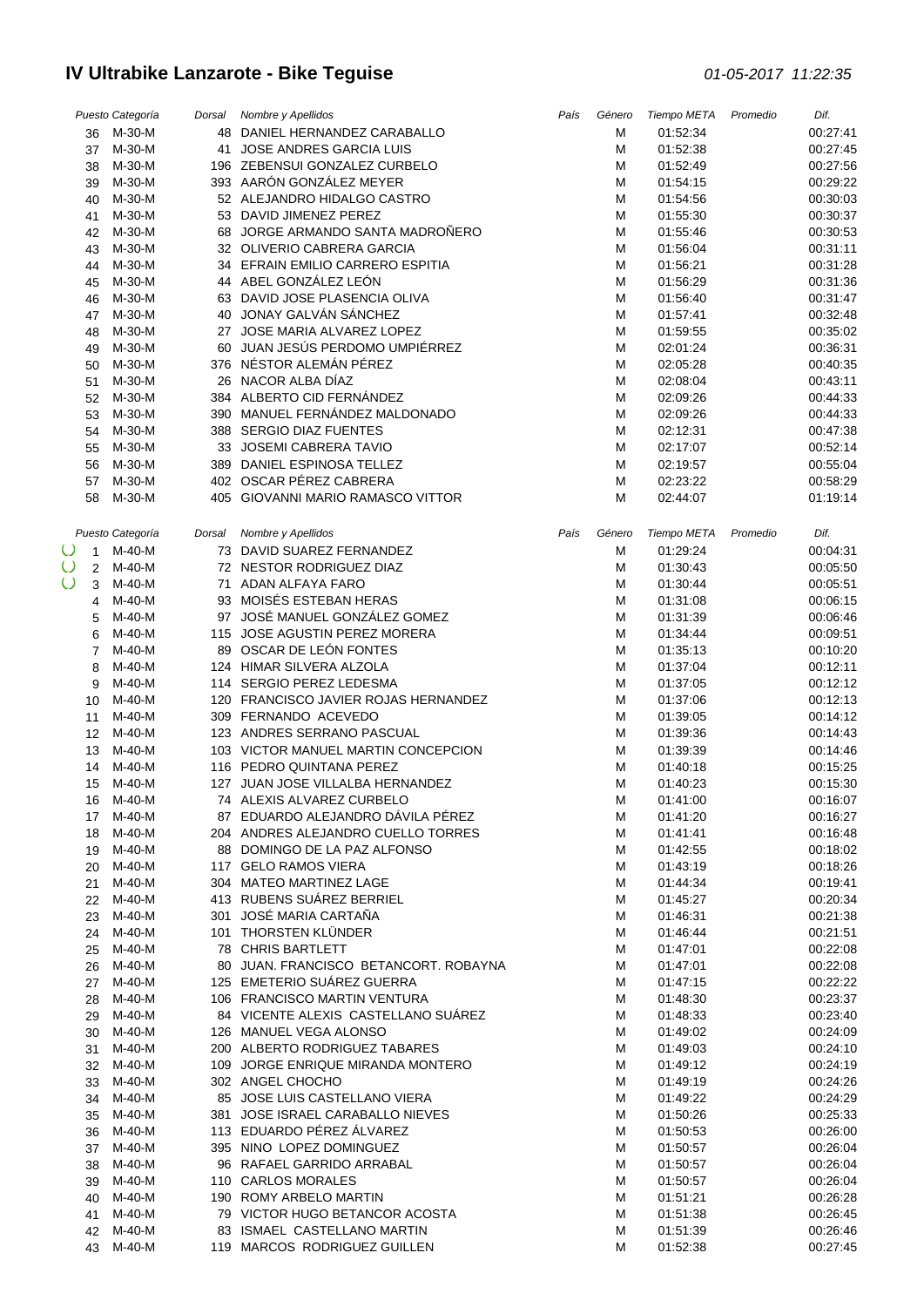### $2/4$

|                                     | Puesto Categoría | Dorsal Nombre y Apellidos                                  | País | Género | Tiempo META          | Promedio | Dif.                 |
|-------------------------------------|------------------|------------------------------------------------------------|------|--------|----------------------|----------|----------------------|
|                                     | 44 M-40-M        | 105 MATEO MARTIN VENTURA                                   |      | М      | 01:53:07             |          | 00:28:14             |
| 45                                  | M-40-M           | 77 MIGUEL BARRETO BRITO                                    |      | M      | 01:53:51             |          | 00:28:58             |
| 46                                  | M-40-M           | 399 ISRAEL SANTIAGO PEÑA RIVERO                            |      | М      | 01:54:17             |          | 00:29:24             |
| 47                                  | $M-40-M$         | 104 LUIS MARTÍN RUIZ                                       |      | М      | 01:54:18             |          | 00:29:25             |
| 48                                  | M-40-M           | 75 VICTOR MANUEL ALVAREZ MARTIN                            |      | M      | 01:54:26             |          | 00:29:33             |
| 49                                  | $M-40-M$         | 99 ÓSCAR GORDILLO MONTAÑO                                  |      | M      | 01:57:13             |          | 00:32:20             |
| 50                                  | M-40-M           | 377 JOSE IGNACIO AMIGO PROUS                               |      | M      | 01:57:33             |          | 00:32:40             |
| 51                                  | $M-40-M$         | 92 JOSÉ VICENTE DÍAZ CORUJO                                |      | M      | 01:57:34             |          | 00:32:41             |
| 52                                  | $M-40-M$         | 95 VICENTE GARCÍA RODRIGUEZ                                |      | M      | 01:58:39             |          | 00:33:46             |
| 53                                  | M-40-M           | 191 VICTOR BARRETO MARTÍNEZ                                |      | M      | 01:59:07             |          | 00:34:14             |
| 54                                  | M-40-M           | 91 ANTONIO RAFAEL DIAZ GOMEZ                               |      | M      | 01:59:39             |          | 00:34:46             |
| 55                                  | M-40-M           | 111 JOSE MIGUEL MORALES MORIN                              |      | M      | 02:00:08             |          | 00:35:15             |
| 56                                  | $M-40-M$         | 122 ANDRES SEGURA GALEOTE                                  |      | M      | 02:00:08             |          | 00:35:15             |
| 57                                  | $M-40-M$         | 102 RAMON PABLO MARRERO GIL<br>121 AGUSTIN SANTANA JIMÉNEZ |      | M      | 02:00:51             |          | 00:35:58             |
| 58                                  | M-40-M<br>M-40-M | 98 PEDRO GONZÁLEZ ROBLES                                   |      | M<br>M | 02:00:52<br>02:01:02 |          | 00:35:59<br>00:36:09 |
| 59                                  | M-40-M           | 118 VLADIMIR RODRÍGUEZ CURBELO                             |      | M      | 02:01:26             |          | 00:36:33             |
| 60<br>61                            | M-40-M           | 387 FRANK DE LEON MARTIN                                   |      | M      | 02:01:56             |          | 00:37:03             |
| 62                                  | M-40-M           | 82 JOSE JAVIER CAMPOS ANGULO                               |      | M      | 02:02:03             |          | 00:37:10             |
| 63                                  | $M-40-M$         | 76 RAUL ARAÑA MARTIN                                       |      | M      | 02:02:11             |          | 00:37:18             |
| 64                                  | M-40-M           | 406 JAVIER REGÚLEZ LUZARDO                                 |      | M      | 02:03:36             |          | 00:38:43             |
| 65                                  | $M-40-M$         | 107 ANDRES MARTIN VENTURA                                  |      | M      | 02:06:07             |          | 00:41:14             |
| 66                                  | $M-40-M$         | 193 ANTONIO CÁRDENAS CARRILLO                              |      | M      | 02:06:40             |          | 00:41:47             |
| 67                                  | $M-40-M$         | 383 JOSE MANUEL CASANUEVA TRASSIERRA                       |      | M      | 02:08:33             |          | 00:43:40             |
| 68                                  | M-40-M           | 94 ALEJO GARCIA DE LEÓN                                    |      | M      | 02:09:26             |          | 00:44:33             |
| 69                                  | M-40-M           | 378 ROBERTO BARRIOS MORALES                                |      | M      | 02:09:55             |          | 00:45:02             |
| 70                                  | M-40-M           | 417 MARCOS HERNANDEZ GUILLEN                               |      | M      | 02:09:56             |          | 00:45:03             |
| 71                                  | M-40-M           | 401 JOSE MARIA PERERA MARTIN                               |      | M      | 02:11:05             |          | 00:46:12             |
| 72                                  | $M-40-M$         | 400 PEDRO MANUEL PERERA MARTIN                             |      | M      | 02:11:05             |          | 00:46:12             |
| 73                                  | M-40-M           | 415 RAMÓN UMPIERREZ GARCIA                                 |      | M      | 02:14:29             |          | 00:49:36             |
| 74                                  | M-40-M           | 81 ANTONIO CABRERA GARCIA                                  |      | M      | 02:17:53             |          | 00:53:00             |
| 75                                  | $M-40-M$         | 410 ROBERTO SAURA HERNANDEZ                                |      | M      | 02:19:14             |          | 00:54:21             |
| 76                                  | M-40-M           | 306 IÑIGO SILVAN SAEZ DE LAFUENTE                          |      | M      | 02:20:38             |          | 00:55:45             |
| 77                                  | M-40-M           | 108 MARINO MENÉNDEZ GRANADOS                               |      | M      | 02:24:28             |          | 00:59:35             |
| 78                                  | $M-40-M$         | 86 JESUS CURBELO CALERO                                    |      | M      | 02:28:16             |          | 01:03:23             |
| 79                                  | M-40-M           | 404 ABIÁN JOSÉ PÉREZ PÉREZ                                 |      | M      | 02:28:33             |          | 01:03:40             |
| 80                                  | M-40-M           | 100 RUBEN DARIO JIMENEZ PADRON                             |      | M      | 02:30:02             |          | 01:05:09             |
| 81                                  | M-40-M           | 201 CARLOS URBÍN REYES                                     |      | M      | 02:30:05             |          | 01:05:12             |
|                                     |                  |                                                            |      |        |                      |          |                      |
|                                     | Puesto Categoría | Dorsal Nombre y Apellidos                                  | País | Género | Tiempo META          | Promedio | Dif.                 |
|                                     | $O_{1}$ M-50-M   | 303 LEANDRO MARTÍN LORENZO                                 |      | M      | 01:33:33             |          | 00:08:40             |
| $\circ$<br>$\overline{2}$<br>$\cup$ | M-50-M           | 128 JUAN RAMON SANTANA ALVAREZ                             |      | м      | 01:35:25             |          | 00:10:32             |
| 3                                   | M-50-M           | 409 BRUNO RUFFO                                            |      | M      | 01:37:49             |          | 00:12:56<br>00:15:19 |
| 4                                   | M-50-M           | 139 THOMAS GOOSSENS<br>144 FIDEL MARTEL BORDON             |      | M      | 01:40:12             |          |                      |
| 5                                   | M-50-M<br>M-50-M | 129 DOMINGO MORIN RODRIGUEZ                                |      | M<br>М | 01:41:29<br>01:41:40 |          | 00:16:36<br>00:16:47 |
| 6<br>$\overline{7}$                 | M-50-M           | 130 EULALIO CAZORLA VALERON                                |      | M      | 01:43:20             |          | 00:18:27             |
| 8                                   | M-50-M           | 133 FELIX FRANCISCO DE QUINTANA VIÑOLY                     |      | М      | 01:46:30             |          | 00:21:37             |
| 9                                   | M-50-M           | 137 GUSTAVO ADOLFO GARCÍA RAMÍREZ                          |      | M      | 01:47:27             |          | 00:22:34             |
| 10                                  | M-50-M           | 148 GONZALO REYES MARRERO                                  |      | M      | 01:48:19             |          | 00:23:26             |
| 11                                  | M-50-M           | 134 GINES DE RUS                                           |      | M      | 01:50:34             |          | 00:25:41             |
| 12 <sup>12</sup>                    | M-50-M           | 142 ANGEL JUAN LUZARDO CAMEJO                              |      | M      | 01:51:14             |          | 00:26:21             |
| 13                                  | M-50-M           | 138 JUSTO GONZALEZ CRESPO                                  |      | M      | 01:52:59             |          | 00:28:06             |
| 14                                  | M-50-M           | 305 SUSO OSSORIO RODRIGUEZ                                 |      | M      | 01:53:20             |          | 00:28:27             |
|                                     | 15 M-50-M        | 151 JOSE ROJAS HERNANDEZ                                   |      | М      | 02:01:22             |          | 00:36:29             |
| 16                                  | M-50-M           | 152 FELIX SANCHO LOZANO                                    |      | M      | 02:02:02             |          | 00:37:09             |
| 17                                  | M-50-M           | 143 JAIME MANCHADO TOLEDO                                  |      | M      | 02:03:13             |          | 00:38:20             |
| 18                                  | M-50-M           | 414 DANIEL TABOADA MARGALEJO                               |      | M      | 02:05:07             |          | 00:40:14             |
|                                     | 19 M-50-M        | 141 JAVIER ABDÓN JORDÁN RODRÍGUEZ                          |      | M      | 02:05:28             |          | 00:40:35             |
|                                     | 20 M-50-M        | 136 JOSE RICARDO FRAIZ                                     |      | M      | 02:09:24             |          | 00:44:31             |
| 21                                  | M-50-M           | 386 DIEGO DE LA BARRERA GARCIA                             |      | M      | 02:09:25             |          | 00:44:32             |
|                                     | 22 M-50-M        | 145 MANUEL MARTIN VENTURA                                  |      | M      | 02:13:23             |          | 00:48:30             |
| 23                                  | M-50-M           | 140 ARTURO ANTONIO GUANCHE GARCIA                          |      | M      | 02:14:53             |          | 00:50:00             |
|                                     | 24 M-50-M        | 132 FRANCISCO ALVARO CURBELO MARTÍN                        |      | М      | 02:15:12             |          | 00:50:19             |
|                                     | 25 M-50-M        | 308 ANTONIO VERA NÓBREGA                                   |      | M      | 02:15:13             |          | 00:50:20             |
| 26                                  | M-50-M           | 147 FRANCISCO FERNANDO PEREZ CEJAS                         |      | M      | 02:15:26             |          | 00:50:33             |
| 27                                  | M-50-M           | 396 RAUL LORENZO                                           |      | M      | 02:16:23             |          | 00:51:30             |
| 28                                  | M-50-M           | 150 CELESTINO RODRIGUES BENITEZ                            |      | M      | 02:17:53             |          | 00:53:00             |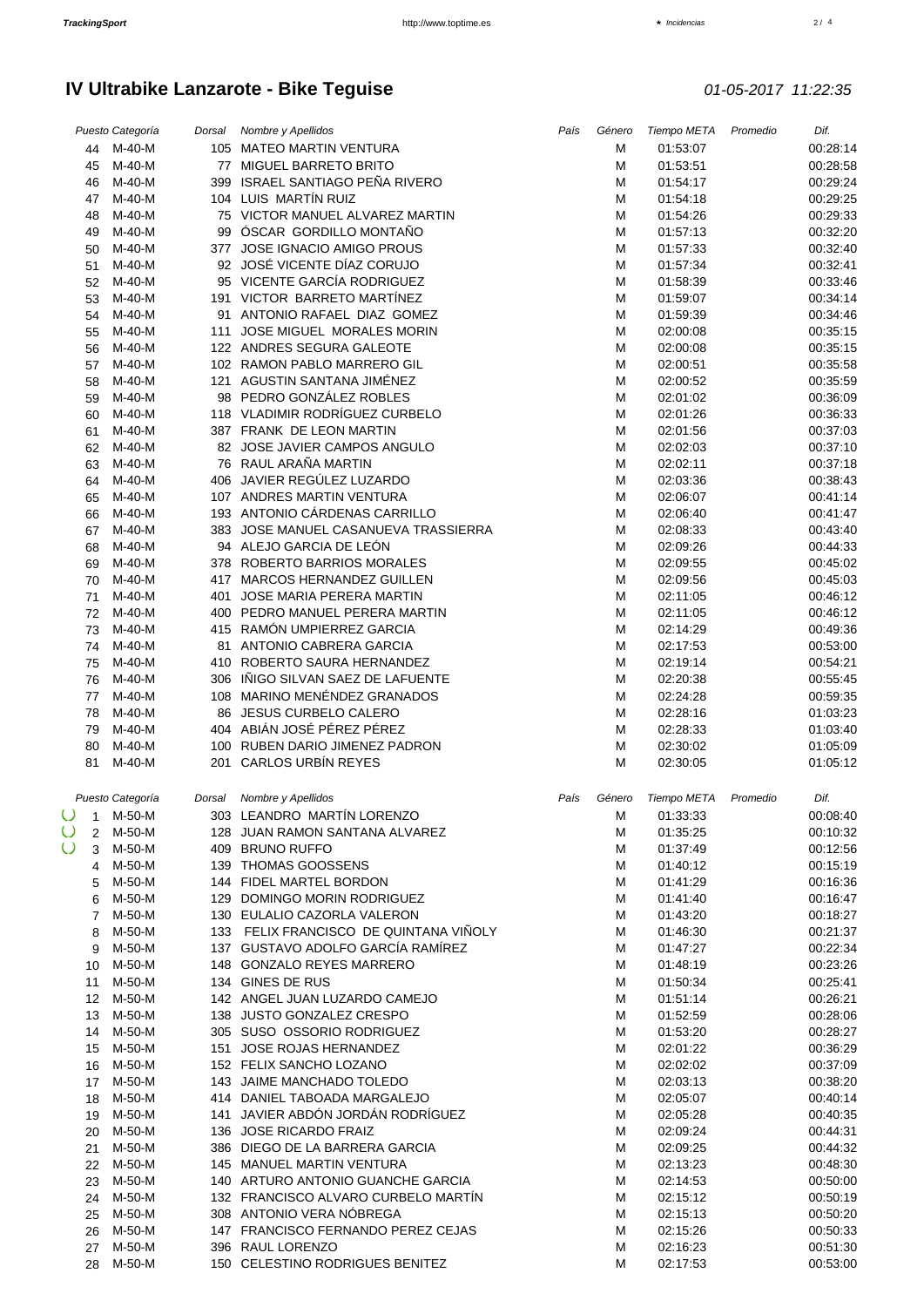$3/4$ 

|                  |                | Puesto Categoría | Dorsal             | Nombre y Apellidos                        | País   | Género      | Tiempo META | Promedio | Dif.     |
|------------------|----------------|------------------|--------------------|-------------------------------------------|--------|-------------|-------------|----------|----------|
|                  | 29             | M-50-M           | 135                | JOSE ANTONIO FERNANDEZ RAMOS              |        | M           | 02:18:15    |          | 00:53:22 |
|                  | 30             | M-50-M           | 403                | <b>INOCENCIO PEREZ CEJAS</b>              |        | M           | 02:33:52    |          | 01:08:59 |
|                  | 31             | M-50-M           | 149                | <b>GREGORIO RIVERA CARRASCO</b>           |        | M           | 02:42:46    |          | 01:17:53 |
|                  |                | Puesto Categoría | Dorsal             | Nombre y Apellidos                        | País   | Género      | Tiempo META | Promedio | Dif.     |
| $\cup$           | 1              | M-FEM-F          |                    | 153 MONICA REYES NAVARRO                  |        | F           | 01:50:32    |          | 00:25:39 |
| $\cup$           | 2              | M-FEM-F          |                    | 156 LAURA MULCAHY                         |        | F           | 01:50:33    |          | 00:25:40 |
| $\cup$           | 3              | M-FEM-F          |                    | 154 CATHAYSA SÁNCHEZ AMADOR               |        | F           | 01:54:57    |          | 00:30:04 |
|                  | 4              | M-FEM-F          |                    | 159 PATRICIA ISABEL HERRERA DE LA GUARDIA |        | F           | 02:06:39    |          | 00:41:46 |
|                  | 5              | M-FEM-F          | 155                | JUANA TERESA NEGRÍN SANGINES              |        | F           | 02:08:10    |          | 00:43:17 |
|                  | 6              | M-FEM-F          |                    | 158 KATARINA KUPCOVA                      |        | F           | 02:11:24    |          | 00:46:31 |
|                  | $\overline{7}$ | M-FEM-F          | 195                | JENNIFER FELIPE CURBELO                   |        | F           | 02:12:44    |          | 00:47:51 |
|                  | 8              | M-FEM-F          |                    | 199 NADIUSKA RAMOS ALEMÁN                 |        | F           | 02:15:46    |          | 00:50:53 |
|                  | 9              | M-FEM-F          |                    | 157 WENDY MELIAN MARRERO                  |        | F           | 02:30:08    |          | 01:05:15 |
|                  | 10             | M-FEM-F          | 197                | <b>DORIS KRIMM</b>                        |        | F           | 02:35:05    |          | 01:10:12 |
|                  | 11             | M-FEM-F          | 161                | BEATRIZ RODRIGUEZ CABRERA                 |        | F           | 02:42:01    |          | 01:17:08 |
|                  | 12             | M-FEM-F          | 380                | MARIA DEL PILAR CAÑAVERAS JIMENEZ         |        | F           | 02:42:07    |          | 01:17:14 |
|                  | 13             | M-FEM-F          | 379                | MARIA PIA CADENASSO REYES                 |        | F           | 02:42:45    |          | 01:17:52 |
|                  | 14             | M-FEM-F          |                    | 397 LILIA IRIS OLAFSSON RIVAS             |        | F           | 02:44:08    |          | 01:19:15 |
| Puesto Categoría |                | Dorsal           | Nombre y Apellidos | País                                      | Género | Tiempo META | Promedio    | Dif.     |          |
| $\cup$           | 1              | FAT-M            | 139                | <b>THOMAS GOOSSENS</b>                    |        | M           | 01:40:12    |          | 00:15:19 |
| $\cup$           | 2              | FAT-M            | 204                | ANDRES ALEJANDRO CUELLO TORRES            |        | M           | 01:41:41    |          | 00:16:48 |
| $\cup$           | 3              | FAT-M            | 28                 | <b>GERARDO ARBELO LEMES</b>               |        | M           | 01:46:20    |          | 00:21:27 |
|                  | 4              | FAT-M            | 46                 | <b>JAVIER GUILLEN ROMERO</b>              |        | M           | 01:48:30    |          | 00:23:37 |
|                  | 5              | FAT-M            | 99                 | ÓSCAR GORDILLO MONTAÑO                    |        | M           | 01:57:13    |          | 00:32:20 |
|                  | 6              | FAT-M            | 122                | ANDRES SEGURA GALEOTE                     |        | M           | 02:00:08    |          | 00:35:15 |
|                  | $\overline{7}$ | FAT-M            | 98                 | PEDRO GONZÁLEZ ROBLES                     |        | M           | 02:01:02    |          | 00:36:09 |
|                  | 8              | FAT-M            | 415                | RAMÓN UMPIERREZ GARCIA                    |        | M           | 02:14:29    |          | 00:49:36 |
|                  | 9              | FAT-M            | 410                | ROBERTO SAURA HERNANDEZ                   |        | M           | 02:19:14    |          | 00:54:21 |